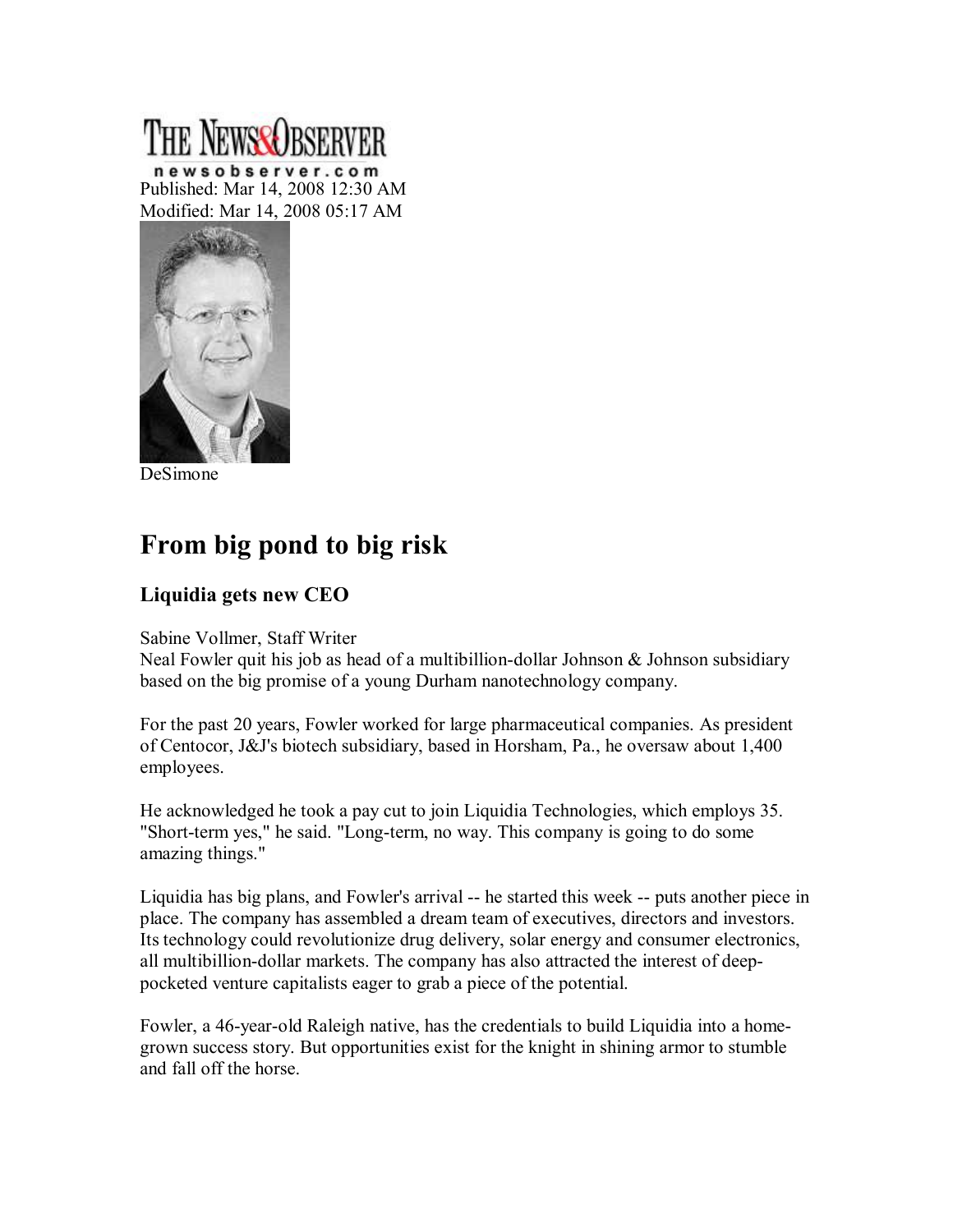"They'll have to make some hard choices," said Dr. Garheng Kong of Intersouth Partners, a Durham venture capital firm that is not an investor in Liquidia.

The bevy of potential products in the pipeline poses the risk of biting off too much too quickly, Kong said. "You want to find your legs before you branch out."

Which path Fowler and his team at Liquidia select in the next months is critical for years to come, he said. Funding for research and development is limited, and investors have little patience for mistakes that require multiple course corrections.

And the Triangle is littered with corporate fairy tales that lost their sparkle.

Turning scientific promises into marketable products is the economic lifeblood of the area. But many companies fizzle for lack of money or leadership.

Fowler said he's aware of the challenges. He plans to spend his first weeks as CEO of Liquidia talking to employees, customers and potential partners. He expects to ask dumb questions and learn about Liquidia's technology from scratch.

Moving ahead, he expects to draw on advisers inside and outside of the company, including industry and academic experts and members of Liquidia's board of directors, such as Dr. Ralph Snyderman, former chancellor for Health Affairs at Duke University.

"This is a new arena where you want a lot of opinions," Fowler said.

As CEO, he then has to act on the advice of others.

"He's got to take the lead," said Steve Nelson, who had been Liquidia's interim CEO since September 2006. Nelson is a partner in venture capital firm the Wakefield Group, part of a team of investors that has given Liquidia \$24.5 million in funding.

"He can ultimately take the company any direction he wants," Nelson said.

To support decisions Fowler will make with more medical expertise and access to cash, Liquidia on Tuesday named Dr. Seth Rudnick chairman of the board. Rudnick is an oncologist and adjunct professor of medicine at UNC-CH with extensive experience in drug testing. He is also a partner with Canaan Partners, a Silicon Valley venture capital firm with about \$3 billion under management.

Rudnick said Canaan Partners is interested in investing in Liquidia.

The object of everybody's desire is a clear, nonstick material, called Fluorocur. Developed by UNC-CH chemistry professors Joe DeSimone and Ed Samulski and three of their students, Fluorocur is liquid at room temperature and hardens when exposed to ultraviolet light.